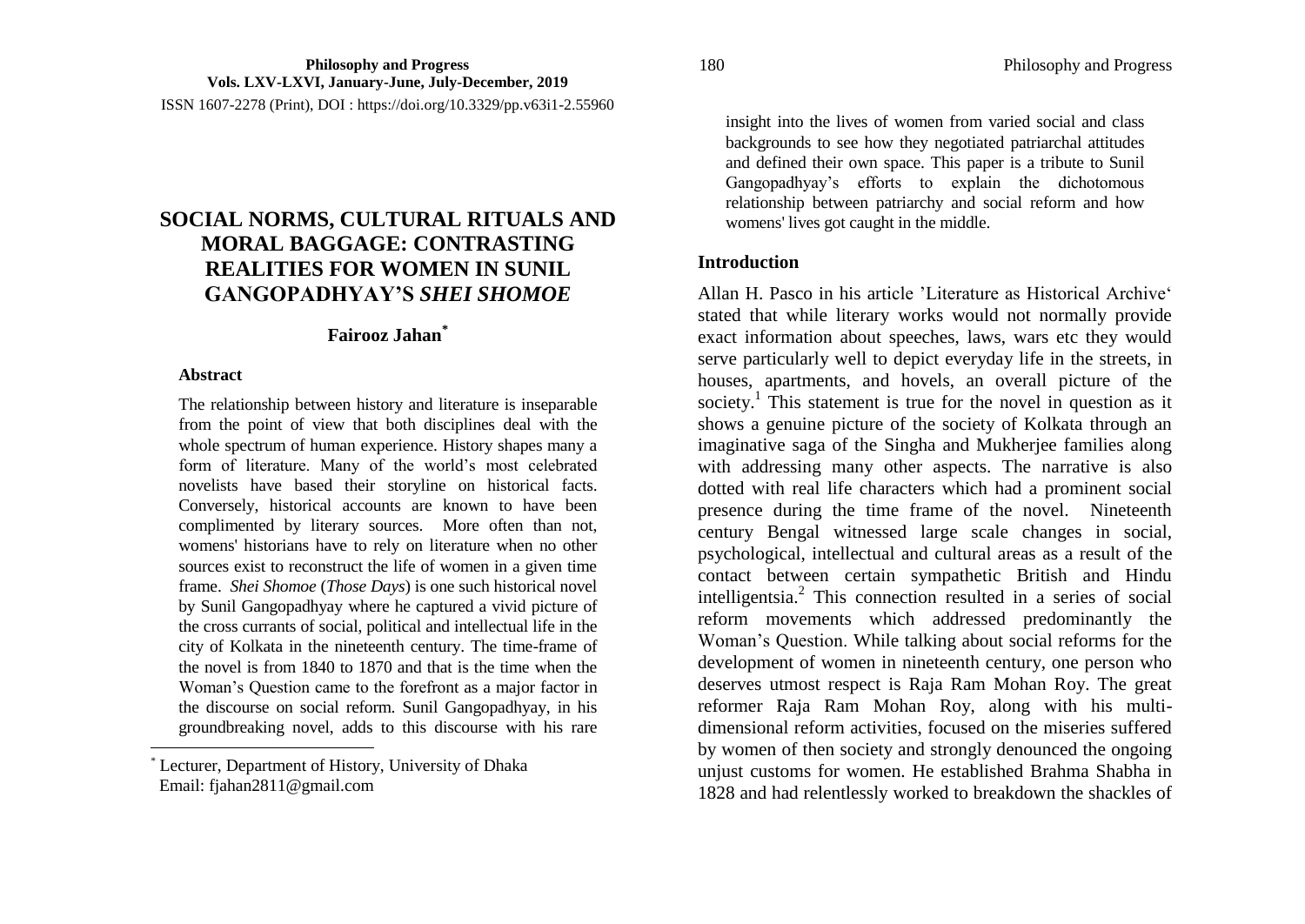caste system, advocated female education and female property right and fought child marriage and polygamy. The most significant measure by Raja Ram Mohan Roy for the sake of Bengal's women was his effort in abolishing *Satidah*<sup>3</sup> system in 1829. Raja Ram Mohan Roy has expressed his views on women in five pamphlets, two petitions and a number of personal letters. His efforts helped women to come out of the funeral pyre of their husbands and eventually to come out of the andarmahal too. Like his European counterparts, Ram Mohan Roy was concerned with the oppression of women, their economic dependence and their struggle to selfhood.<sup>4</sup> If Raja Ram Mohan Roy played the role of the first humanist pandit in Bengal, Ishwar Chandra Vidyasagar was the second. Whether the former for Satidah abolition, the latter was for child widow remarriage along with many other reforms.<sup>5</sup> Though by Ram Mohan Roy's heroic efforts, widows were saved to live but that life was full of unimaginable hardship. They were strictly denied access to almost everything. They had to follow very strict customs and also were put on strict diet aimed at robbing them of their youth, beauty and sexual desire.<sup>6</sup> Legendary social reformer Ishwar Chandra Vidyasagar played a crucial role in introducing widow remarriage in Bengal and also fought for women's education as well as ending the shameful practice of child marriage. His efforts to bring development for the women in the society and the promulgation of the Hindu Widow's Remarriage Act in 1856 have been shown in Sei Somoy in details and thus these have been discussed in length in the article's narrative portion. But not everyone was in support of these reform measures. There were serious debates among men on matters such as education of women, child marriage, widow remarriage, status of women and so on. The opposition encountered by Viddyasagar during

his lifetime both from the Bengali midddleclass as well as a prominent figures such as Bankim Chandra Chattopadddhyay speaks volumes.<sup>7</sup>

Thus, Sumanta Banerjee, along with the 'White Man's Burden' in colonial Bengal there was the 'men's burden' on the shoulder of the colonial ruler and native ‗*Bhadralok*' to emancipate native women from ignorance.<sup>8</sup> But no one noticed that the bulk of women themselves were very unaware of the ongoing reforms and were not directly associated with it. Urban illiterate women married to educated men were still living in the same bubble of previous centuries, puzzled by the sudden demands of changes from their elite intellectual partners which caused more miseries for them and often widened the emotional gap with their husbands. The female characters of Sunil Gangopadhyay's *Shei Shomoe* have been developed based on that social environment of Bengal. The novelist introduces us to an array of female protagonists: Bindu, a child widow who ends up at a brothel in Varanasi; the languorous beauty Kamala Sundari and Hira Bulbul who were not only prostitutes, but also artists in their own right; Bimbabati, *ginni<sup>9</sup>* of a typical elite household of Kolkata; obese Thako, whose fate turned her from a rural housewife to a maid in a zamindar household of Kolkata; Kushumkumari, a classic example of widow remarriage in upper class household and so forth. The author has captured the picture of the nineteenth century Bengali society through these fictional women who were still on the suffering end despite being the central object of the reform movements. According to the translator of *Shei Shomoe,* Aruna Chakravarti, the characters, historical and fictional, are flesh and blood human beings, caught between two worlds--one old, decrepit and dying by degrees and the other struggling to be born.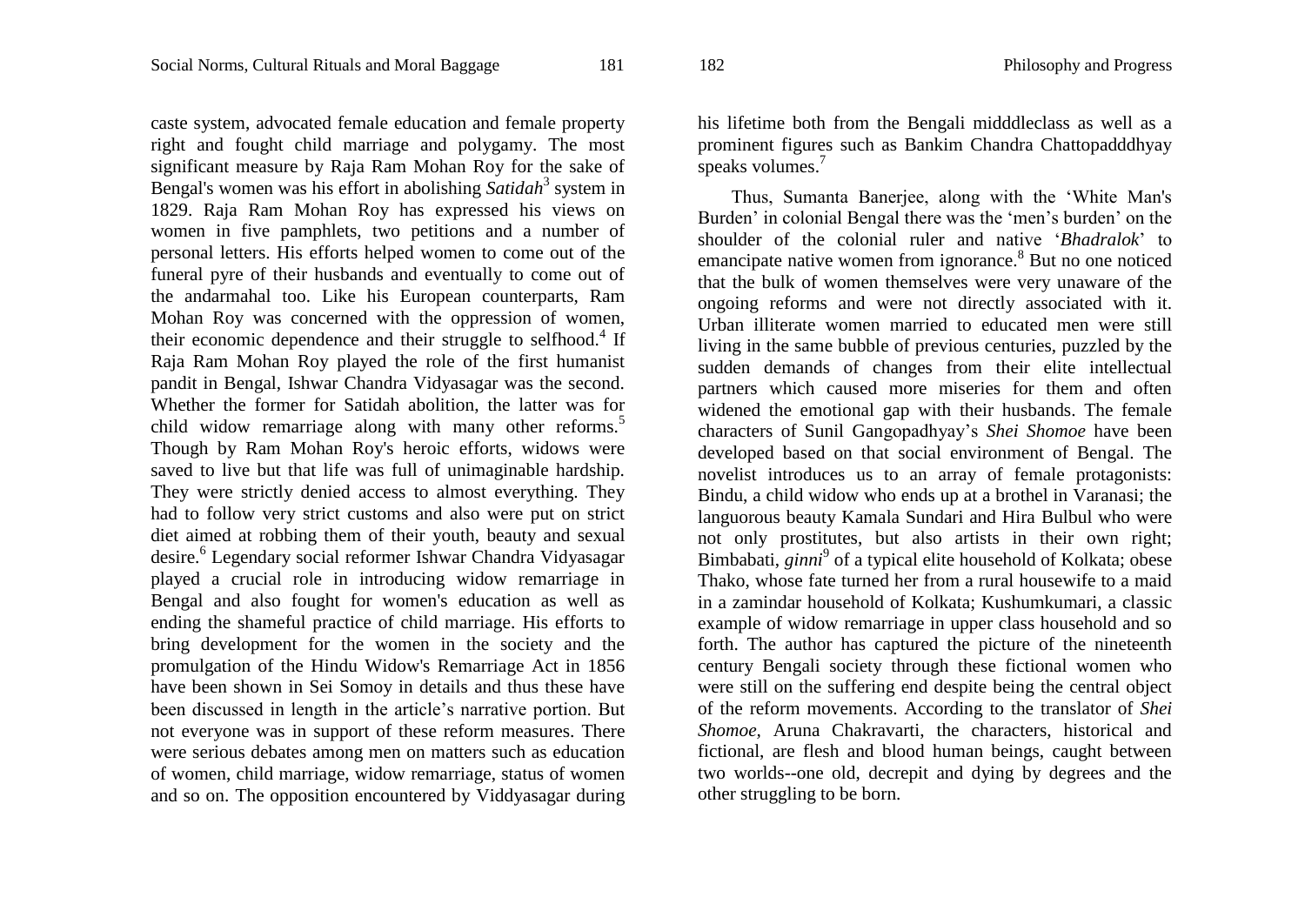# **Methodology**

Research for the paper has been conducted taking the novel itself as primary source. The translated version of the novel *Those Days* has also been studied well. To ensure authenticity of facts stated in the novel, primary sources like census reports, newspapers, statistical accounts on nineteenth century Bengal, and relevant online journal articles have been used in addition to the main novel.

# **The Narrative**

The sharp division between the public and private spheres of life was most acutely felt in the growing urban culture of nineteenth century Kolkata. According to a Young Bengal<sup>10</sup> Radical of 1856, "Woman has but one source- Home. The end and aim of her life is to cultivate the domestic affections, to minister to the comfort and happiness of her husband, to look after and tend her children, and exercise her little supervision over domestic economies."<sup>11</sup> The statement fits the role of women in the upper class families depicted in Sunil's novel. The life of these women revolved around filial relationships and domestic responsibilities. The observance of strict *purdah*  (seclusion for women) completely disconnected the women of elite households from the outer world. These women seldom came out of the *andarmahals* (inner quarters of a household where women lived) and whenever they did, they used covered palanquins. We see Bimbabati of the Singha house coming to the *Ganga ghat* (river bank) for her ritual bath. People around the area recognized the palanquin from its crest and moved respectfully. The bearers then stepped into the water and dipped the palanquin, with Bimbabati in it, seven times. James Kerr, in describing the elite women of Bengal has mentioned

about this strong *purdah* system just as Sunil has portrayed. Kerr stated that the elite women were of fairer complexion and had more delicate features than the lower ranking women and like nuns they were protected by stone walls from the evil world.<sup>12</sup> Though they were nearly invisible to the outer world, these women were the heads of the household and were in charge of overall indoor management.<sup>13</sup> Their duties passed on to the next generation of women after their death. In Mukhopadhyay's family after the death of Soudamini, the widowed daughter Narayani became the head of the household. After Bimbabati, her daughters-in-law took her position. They had the overall command in the *andarmahal*. The families were generally joint families with several generations of women living together and the maintenance of the household peace depended on the harmony among the myriad of near and distant relatives living under one roof. We see a lot of women, both sheltered and related, living together as in the Singha household, but they were ruled by the *ginni* or the mistress of the house who was either the senior most female member of the family, or, the wife of the head male of the house. The *ginni* sometimes had economic control as well in absence of her husband. Bimbabati acquired the power to take decisions regarding finance after the death of Ramkamal Singha. So the author did not show these women as completely vulnerable. They had power to exercise inside the *andarmahal.* Apart from managing household, the *andarmahal* women had sources of recreations as well. On occasions, vendor women came into the *andarmahal* to sell clothing items and jewellery.<sup>14</sup> Sunil did not write much about the women from the lower strata of the society except for the *dasi* (domestic workers) in zamindar families. There were a series of domestic workers for specific household works. In the Singha family, there were a total of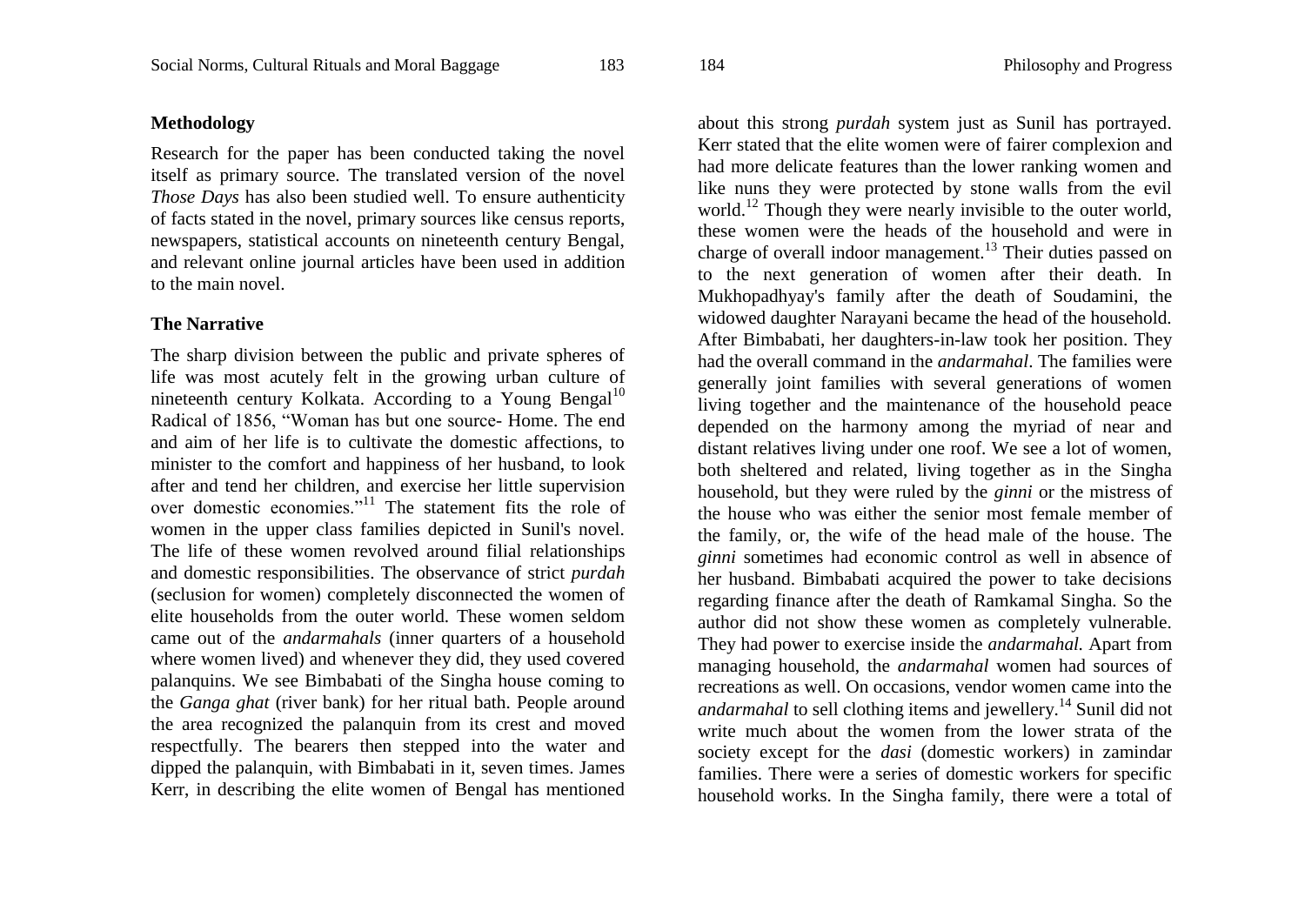eighteen servants and the majority of them were female. A *dasi*  very close to Bimbabati was Chintamani who was also a nanny for Nabinkumar. These working women of lower ranks who came from the world outside and had access to the *andarmahal* were, more often than not, the only sources for the elite women to know about outer world.<sup>15</sup> Occasionally the young brides could come out of the four walls of the *andarmahals* to travel to their friends' houses who were also brides of other zamindar houses. In *Shei Shomoe* we see Nabinkumar met Kusumkumari, the daughter-in-law of Hatkhola zamindar house who was sent by her mother-in-law in a palanquin to Singha house to play with Krishna Bhamini, first wife of Nabinkumar. Another occasion on which these women could come out of their houses was when different plays were arranged in some zamindar houses where women attended under strict *purdah*. Besides these, they occasionally travelled to their paternal house. Though these women had great economic affluence through their rich husbands and occasional leisure too, they suffered a lot due to their husbands' affairs. Sunil described *andarmahal* womens' deplorable condition through words like– "A man's enjoyment of other women lacked spice and wasn't quite complete if he didn't have a wife weeping and tearing her hair in the zenana".<sup>16</sup> (*Those Days,* 350) Ramkamal Singh hardly lived in his house with his wife Bimbabati. He was used to changing mistresses every three years and always picked 'dark skinned girls' like Kamala Sundari. Chandika Prasad, one of the elites of Hatkhola was always into other women and alcohol. But most of the women suffered silently. Women from middle class families were in conditions no worse than that of the elite women. Many of them could not afford coming to Kolkata with their working husbands and were left in the native villages. We see the case

of Ambikacharan in the novel, how, due to the high inflation and dense population of Kolkata, he could not bring his wife with him and was living in a hostel. When these husbands came home, there was again a long wait till nightfall as we find in Ishwar Chandra's household where his wife was not allowed to see him in daylight owing to social custom. Those women who did accompany their husbands to the city often had to face severe difficulties to manage the household with a very limited income. In wealthy houses one would pass through court after court to reach the inner household. In a less wealthy family, sometimes it would be just "one small room, no windows for ventilation."<sup>17</sup>

The common thing between all these classes of the women of nineteenth century was the tender age at which these women were married. Thus Sunil has shown a number of child brides in the novel. In Hindu upper caste families, the girl child had to get married by the age of eight or at any rate, before the onset of puberty to maintain the caste purity. Child brides of *Shei Shomoe* are Leelavati, Krishna Bhamini, Sarojini of the Singha family; the daughters of Bidhushekhar Narayani, Bindu, Suhasini, Kundamala; Dulal's wife Subala and so on. Through them, Sunil has shown a gradual transformation of a child bride into a full grown woman of the *andarmahal*. Though these women were married at a very early age, they often stayed at their paternal house for a few years more until they reached puberty. Kundamala, a daughter of the Mukhopadhyay family, though was married at an early age, finally started her 'zamindar-ginni' life at the age of twelve. Leelavati, first wife of Ganganarayan was in her parental house. We see how Leelavati's parents sent *tatya* (gifts) to Ganganarayan's house as a reminder to take Leelavati with him as she had reached the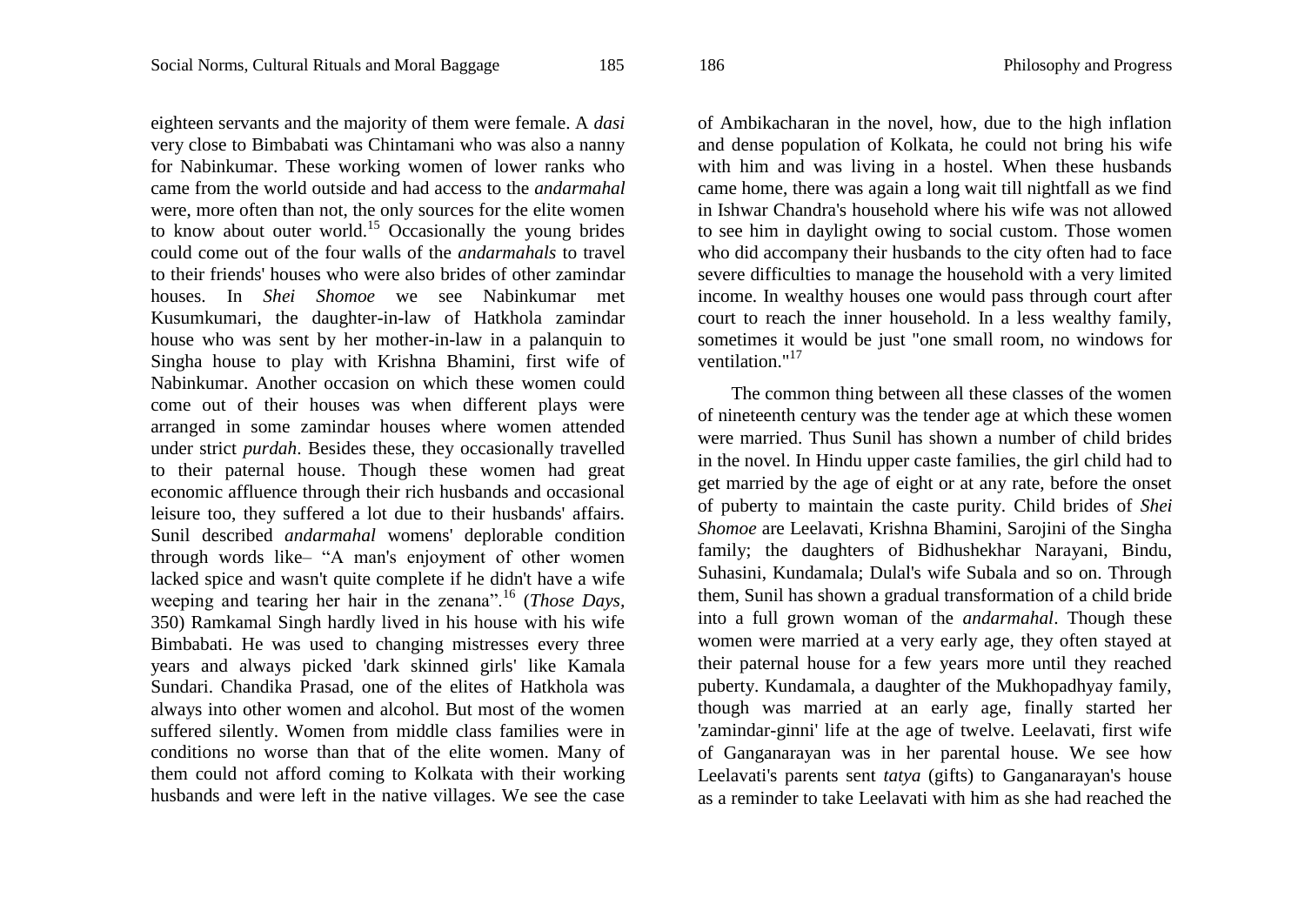age to start her life as a wife. And in some cases the child brides used to stay with their mothers-in-law or other women of the house until she was a bit grown. Here Sarojini, second wife of Nabinkumar is an example. From the very beginning, these young brides would be taught to perform the domestic tasks and religious rituals which constituted the daily routine of the *andarmahal*. <sup>18</sup> JasodharaBagchi in her article stated that on the fragile shoulders of the child bride laid the burden of keeping the patriarchal structure of the caste Hindu family in place.<sup>19</sup> Many of these child brides never lived up to the expectations of their husbands who were mostly Englisheducated men imbibed in western cultural values. The sharp contrast between the mentally stymied wives who kept themselves steeped in traditional domesticity and religious rituals and the modernized husbands who were in contact with the white ruling class and other native intellectuals created a wall in their relationships. This was visible in the case of Ganganarayan and Leelavati, and Nabinkumar and Sarojini. Leelavati could never understand the emotional bond which Ganganarayan wanted from his wife. Nabinkumar also could never find the emotional connection with his wife Sarojini as her world was very small compared to that of Nabinkumar. We even see the reluctance to marry such young girls among the emerging educated youth of Kolkata. Madhusudan Datta was annoyed with his father Rajnarayan Datta in the novel because he wanted him to marry a very young girl whom Madhu termed 'a pulling infant, seven or eight years old'. But the efforts of a small number of young English educated men about not marrying a child had no significant impact as the system was smoothly in practice throughout the century and even after that.<sup>20</sup>

Another thing which was in practice for quite a long time in Bengal society was polygamy. In the novel this evil practice has come up again and again. Polygamy was in practice for many reasons among the people of upper caste and one main reason was the obsession to have a male child. The author has shown how angry Rajnarayan Datta kept on marrying one after another in the hope of getting a male successor to perform his death rituals *mukhagni*<sup>21</sup> after Madhu left and became a Christian. According to the Census of 1891, one of the major duties of a wife was to produce a son to perform the funeral rituals of her husband.<sup>22</sup> The other reason shown by the author was the death of the wives. Both the daughters-in-law of the Singha family Leelavati and Krishna Bhamini died at an early age and were replaced by Kushumkumai and Sarojini respectively. Bimbabati herself was the third wife of Ramkamal Singh. The other two wives were Lakhshmimoni and Hembala whom he remembered very faintly. Kundamala, daughter of the Mukhopadhyay's had the same fate. One very important custom of polygamy was prevalent among the Kulin<sup>23</sup> Brahmans. To be connected by marriage with these Brahmans of aristocratic and noble descent was considered to elevate the dignity of any family.<sup>24</sup> Marriage became a profession for men belonging to a Kulin family of Brahman caste. A hefty dowry was provided to the bridegroom who in most of the cases already had other wives. L.S.S O'Malley wrote about a Kulin family which had eighteen female relatives married to one ten year old boy.<sup>25</sup> Sunil Gangopadhyay has attacked the core of this age old custom by showing the character of old, feeble and almost blind Kalikanta Chattopadhyay who was a *bhangakulin*<sup>26</sup> and main source of income was the money he collected from regular visits to the parental homes of his wives. Sunil condemned Kulinism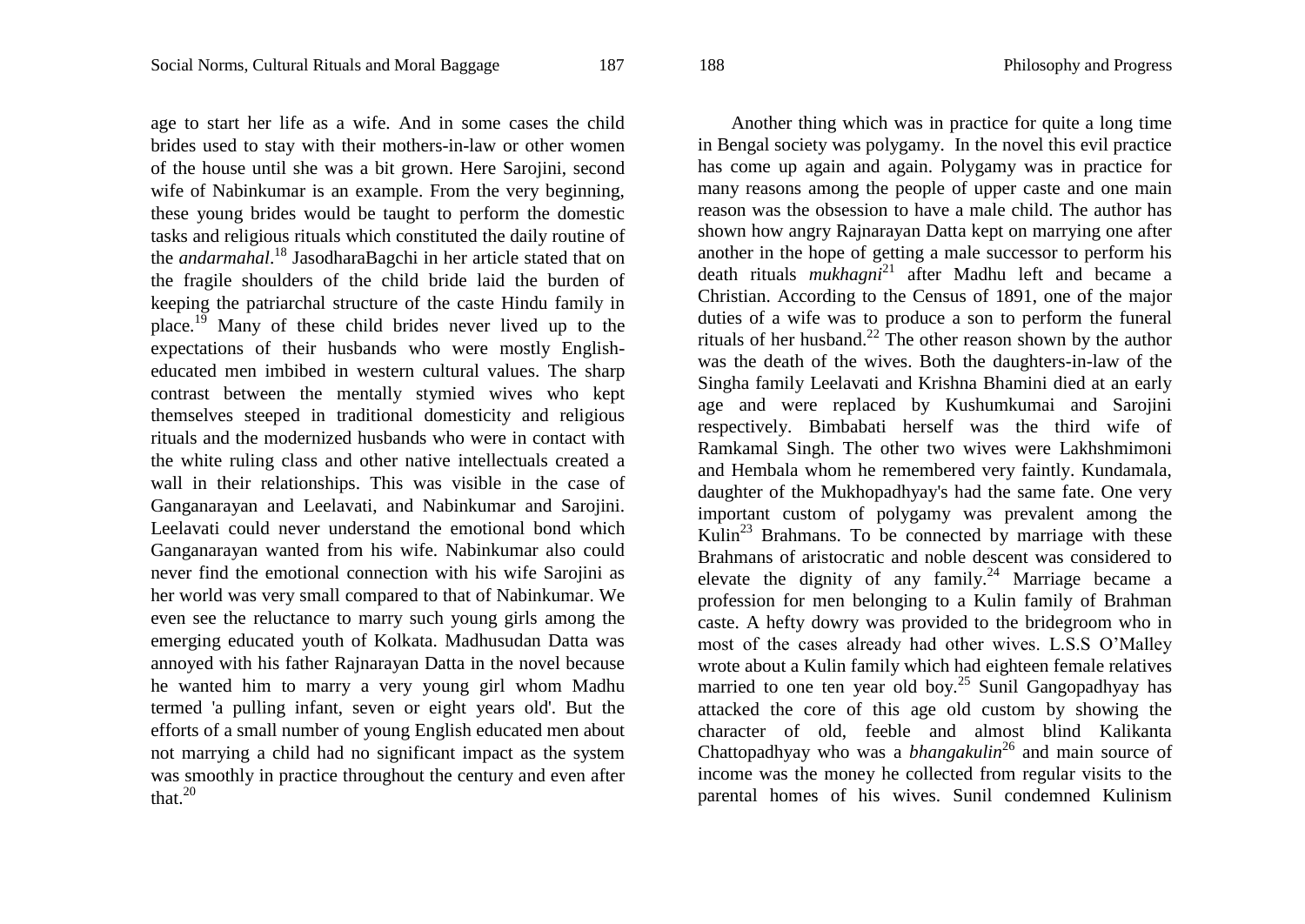through the character of Iswar Chandra Vidyasagar who was a student of Kalikanta but decided to cut all ties with him for his heinous practice. But he did not forget to show the other side of the coin too. The novel showed Kalikanta explaining to Ishwar Chandra that how the father of the girl had been begging him to help them out as it was not easy to keep a girl passed her marriage age in house. While describing these malpractices of the society of nineteenth century Bengal, the author has also hinted towards the new changes which were being ushered in. Bidhusekhar being a Kulin Brahman denied his privilege of polygamy even though he did not have a male heir. The new generation of educated males began to discourage this age old malpractice. We see Ishwar Chandra Vidyasagar rebuking Nabinkumar for his desire to marry Kusumkumari despite having a wife and in return Nabinkumar promising Ishwar Chandra to never marry again in his life. Rather, the Westerneducated males began to encourage the idea of having an educated wife with whom they could enjoy a companionate marriage. The perception of the wife as a companion rather than a vehicle of procreation and reproduction took place.<sup>27</sup> Portraying this fact, the author showed how Madhusudan Datta denied marrying a Hindu girl, as she was not educated and how Ganganarayan was attracted to Bindubashini as Bindu had lot more to offer apart from her womanhood. Rejected by Bindu, Ganganarayan attempted to educate his wife Leelavati by employing a European governess for her. "Education would improve her mental powers and she might in time, come to be a true wife—a wife he could respect and love." (*Those Days*, 204) The project, however, resulted in utter failure. Leelavati strongly believed, as was the tradition, that merely touching the book could cause her husband to die!

Though the traditional and rigid mindset of women could be partially blamed for their back foot in education, the efforts from the male family members were not genuine enough and were drawn from their own interests of gaining social acceptance among elite peers or keeping options open for their estates to be managed in case of absence of son. Thus, along with Leelavati, the author has depicted the character of Bindubashini, a child widow of nine and half years old who had found utter happiness in education. She was a great learner of Sanskrit and Bengali, even better than her friend Ganganarayan, with whom she used to get lessons from Shibram Acharya. But once she turned fifteen, her classes were discontinued by her father. Soon her books and manuscripts were taken away, leaving her dazed and bereft. The psychology behind the attempts to introduce the females to education and limiting it to a certain level by the nineteenth century men has been explained by Meredith Borthwick while discussing about the report of William Adam's "Report on the State of the Education in Bengal for 1836". Whereas education for males was directly related to the pursuit of employment, female education had no economic function. Rather, an educated girl would become a liability to her parents. The cost of female education in terms of fees, material, so on and the lack of visible pecuniary return were strong economic deterrents in this case.<sup>28</sup> Literacy was suspected of diverting women's attention from their domestic duties. It would apparently cause a temporary loss of one helper in the household and their unpaid labour.<sup>29</sup> It was also based on a fear of the unknown powers education could give a woman and a husband's control over an educated woman was less secure.<sup>30</sup> According to Judith E. Walsh, education in some way cultivated disassociation from the identity of the male member, a sense of 'self'. These factors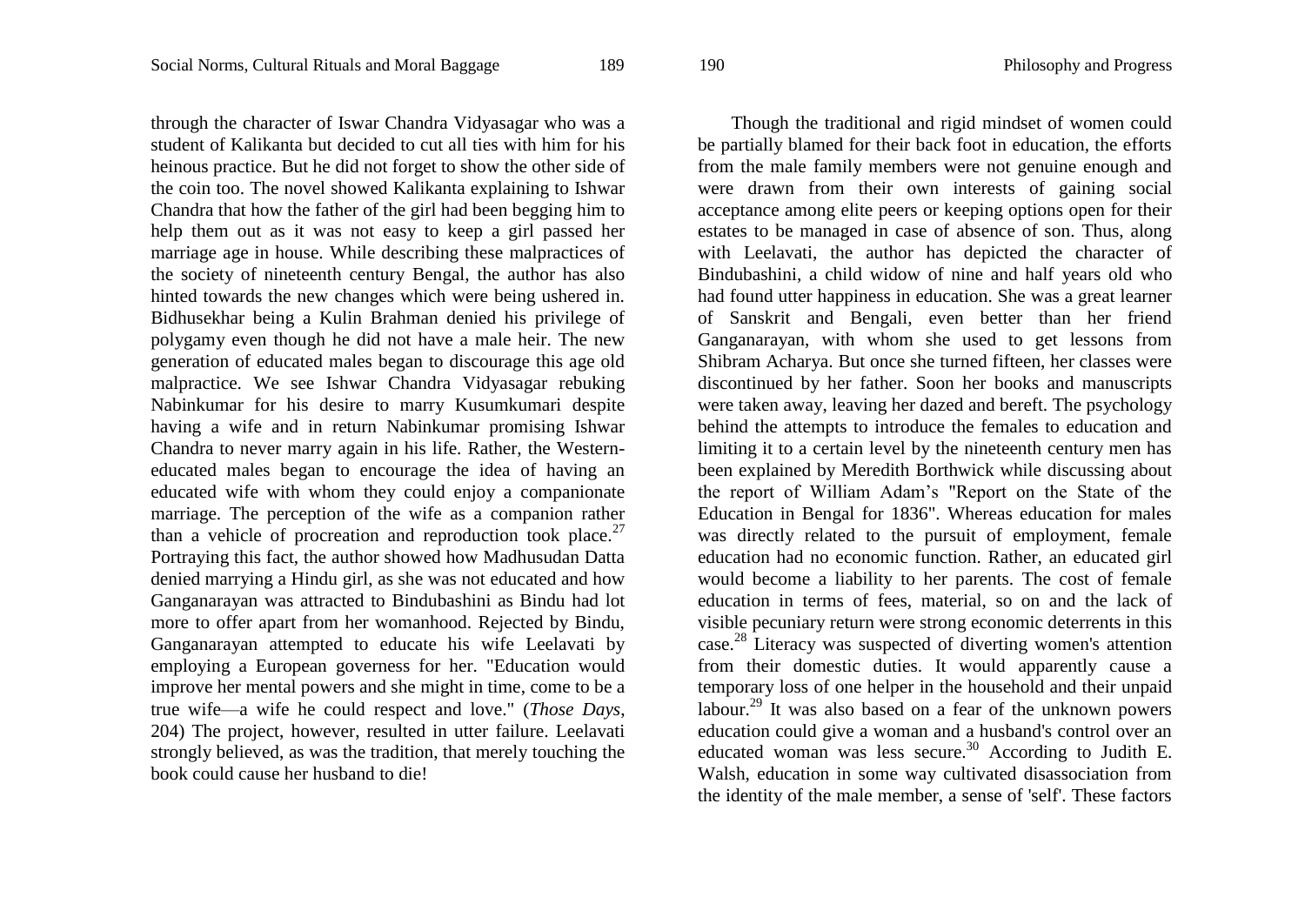can explain the author's portrayal of the male characters of *Shei Shomoe* who were associated with female education. The author has described the confused and baffled male society through one single character of Jagmohan Sarkar of Simulia who switched from an earnest spokesman of female education to a rabid Hindu fundamentalist against the same reform throughout the novel.

Similar to education, reforms in the sector of child marriage and polygamy were too little. Though the author showed individuals like Nabinkumar taking stand against it, in mass level it was still in practice. The evils of child marriage and polygamy had another disastrous consequence, the child widow. As a man could marry as many times as he wanted and at any age, there was often huge age difference between the wife and the husband. According to the census report of 1881, this discrepancy of age between husband and wife created many widows.<sup>31</sup> Many girls used to lose their husband even before starting conjugal life. The life of a child widow was miserable. The widow was considered sacred and her whole life was dedicated to the God with strict customs and regulations. The author showed the miseries of a widow through the character of Bindubashini. The nine and half year old widow had her coarse white *than* (the 12 yards of cloth that made a saree) wrapped clumsily around her, she sat for hours with closed eyes before the image of the deity Janardan but before she knew it she fell asleep, curled up on the grass mat. This was a common scenario of Bengal. Almost every household had widows maintaining a purposeless life, without any escape. Even the intellectual reformers, when thinking about female emancipation, did not consider the widows as it could have attacked the religious sentiment of the people.

Characters like Jagmohan Sarkar, who was initially an advocate of female education rejected the question of widow remarriage and termed it as a sin to think about such a thing. On his denial the British patron David Hare stated, "Let us forget about widows for the present." (*Those Days*, 85) But they were not completely forgotten. 'Young Bengal' had been advocating for widow remarriage for a long time. The novel holds great factual discussion on widow remarriage. We see intellectuals like Ramgopal Ghosh, Peary Chand Mitra, Radhakanta Dev in an evening gathering, discussing the condition of child widows and the prospects of their remarriage. But the only way to make that happen was conversion to Christianity as widow remarriage among Hindus was an absurd idea. The person who came to the rescue was Ishwar Chandra Vidyasagar and the author did justice to the historical basis of the novel by giving detailed information of Vidyasagar's efforts. After hearing repeated cases of child widows in his village Birsingha, Vidyasagar decided to look into Hindu religious scripture to find a way to legitimize widow remarriage. He knew that the only way to convince the British colonial government to give it a legal basis was to prove it legal in Hindu religious scriptures as the colonial government would not hurt religious sentiment of the Hindus for fear of disrupting the peace. After vigorous study, Vidyasagar came up with his book, *A Discourse on the Necessity of Introducing Widow Remarriage in Society* and many articles about the legal basis of widow remarriage from ancient Hindu texts. Vidyasagar got support from the Brahmos and 'Young Bengal' pupils and thousands of women. Some women of zamindar families began to write to him describing their grievances. Many folksongs were made praising Vidyasagar, sung by women.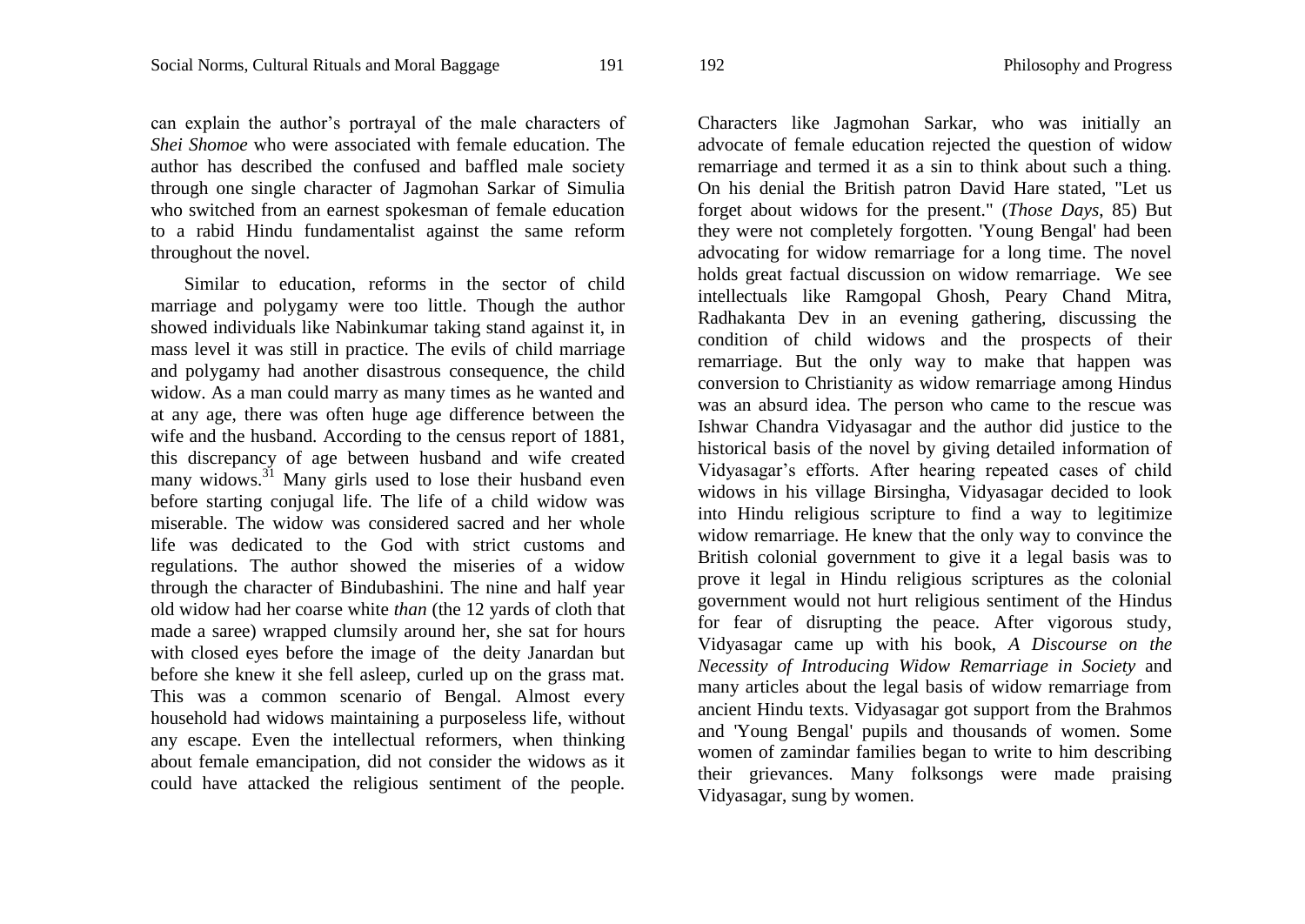One goes like-*Oreh Vidyasagar dibey biye Tara ar phelbe na chul Bandhbe beni gunjbe re phul Sankha sari porbe notun kore.*<sup>32</sup>

[Translated in English, the verses mean: Vidyasagar will arrange marriages, so girls don't have to shave their heads. They will braid their hair and adorn it with flowers. They will wear the *shakha*<sup>33</sup> and coloured sarees again.]

With evidence from ancient scriptures, Vidyasagar finally put up a petition signed by many prominent people to the government. This antagonized another reformer Radhakanta Dev who did not accept the alien government's interference in Hindu custom and put up another petition with thirty-three thousand signatures protesting widow remarriage. Government supported Ishwar Chandra and passed Widow Remarriage Act (enacted on 26 July, 1856) and in 1874 the Right to Property gave widows a stake in her late husband's property.<sup>34</sup> Sunil Gangopadhyay's unbiased pen did not skip the problems associated with this Act. The author showed how the first man to volunteer to marry a widow, Shreesh Chandra, a pandit in the Murshidabad Judge Court, escaped few days before his wedding to an eleven–year old widow Kalimati and returned to marry only from fear of losing his job and paying a hefty fine. Sunil shows cases of fraudulence as well. Many began to arrange fake widow marriages to collect the money promised.<sup>35</sup> However, the novel shows genuine cases too. Initially most of these widows were from poor households who were getting married mainly to have a financial backup. The first instance of widow remarriage in a wealthy family in the novel was that of

Kushumkumari, daughter of Krishnanath Rae, who was married to Ganganarayan. The educated elites were accepting the reform and we see Nabinkumar even asking his wife to remarry if he dies.

Although widow remarriage began to gain popularity among different social classes of Bengal, it was not entirely an easy process. Most of these widows did not get the recognition of a legitimate bride in their new household. Sunil portrayed the lack of acceptances of such brides by showing how two cooks from Singha family left after the arrival of Kushumkumari and how Bimbabati never sent anything for the new bride. But the author drew most pathetic consequence of widow remarriage through the character of Subala who was once a student of Bethune School, no less. After the death of her first husband she was remarried to a rich zamindar family of Nilambar Mitra who married his sick son to a widow for an heir. After the death of his son, Nilambar Mitra sent his daughter-in-law to a brothel and Subala became a professional prostitute. Through the fate of Bindubashini, Sunil provided an example of the dire condition of widows in the nineteenth century. Bindubashini's misfortune continued as she was sent to the holy place, Varanasi, to distance her from Ganganarayan. It was a general practice to send widows into social oblivion in the name of religion.<sup>36</sup> Varanasi, despite being a sacred and holy place, was not a safe place for the women who were sent there. We see a character in the novel describing how women were being bought and sold in Varanasi and some were even taken to Surat and shipped off to Arabia. Bindu was abducted in broad daylight by a goon named Devi Singh. She was tortured and abused to become a prostitute and even had a son. Here the author drew a very accurate scenario of male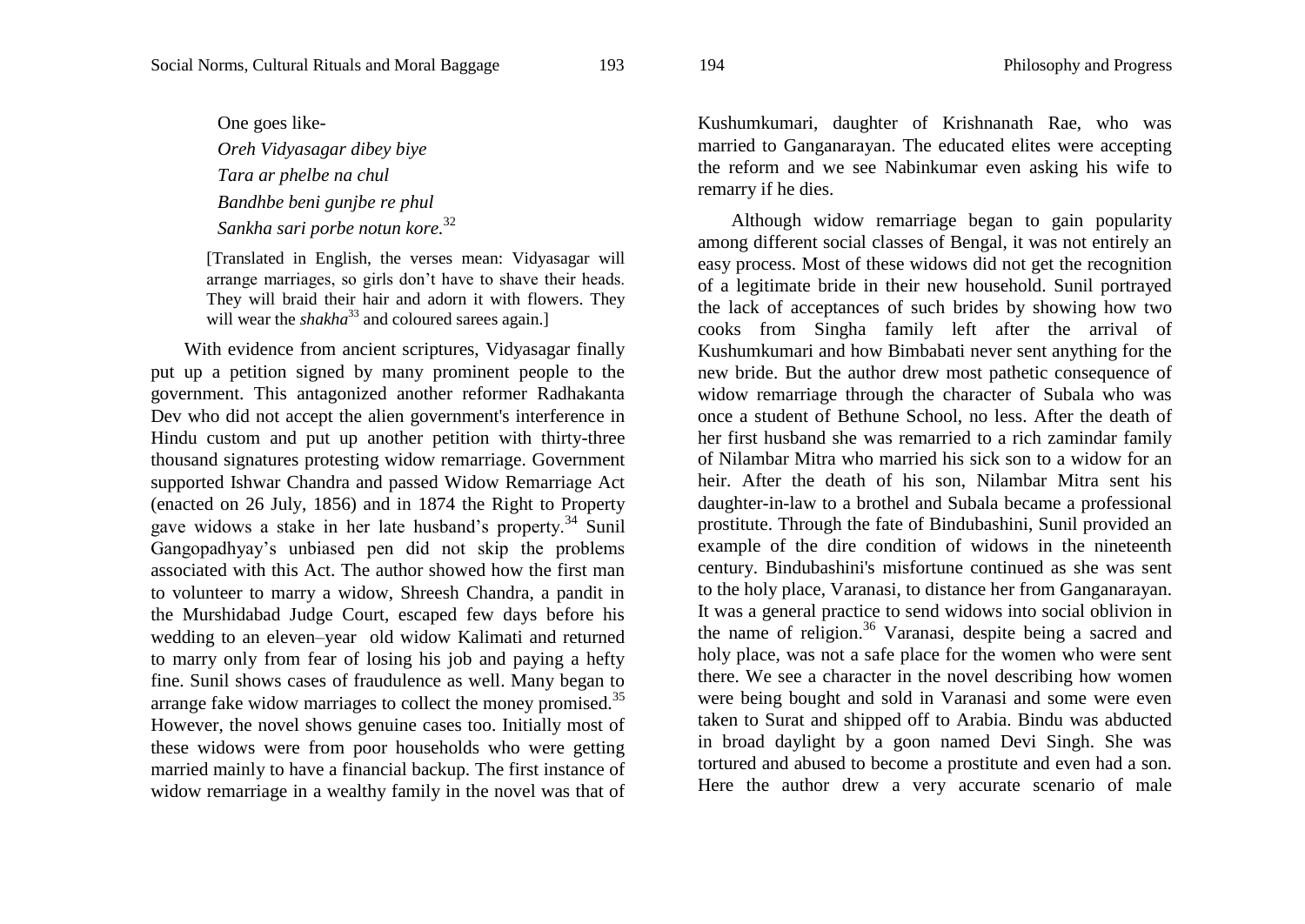chauvinism of nineteenth century through the fact that she was announced dead for the whole world, without a single attempt of rescuing her as it would have been a matter of disgrace for her father Bidhusekhar. Thus a daughter of a pious Kulin Brahman family met a terrible end only because she was a widow. It is a fact that in the second half of the nineteenth century, a great number of prostitutes were the widows of Kulin Brahmins.<sup>37</sup>

Besides the tragic cases of prostitution in upper caste widows, professional prostitutes played a vital role in nineteenth century urban Bengal and they have widespread mention in the novel. There was a great difference between the two as the former was forced and the latter had the power of freedom. Kolkata in the nineteenth century had become a bustling cosmopolitan city and hence had several avenues of recreation of which prostitution or the concept of '*barbanita*' was a main one. In 1853, Kolkata, with a population of about 400,000 people, supported 12,419 prostitutes, of whom more than 10,000 were Hindu and in 1867, although the city's population came down to some extent, the number of prostitutes rose to more than  $30000^{38}$  Most of these professional prostitutes were rural women who were either tortured by their husbands or belonged to the lowest castes and poor families.<sup>39</sup> Almost in every area of Kolkata there was a place for a brothel donated or established by a rich *babu*  (gentleman). Sunil Gangopadhyay treats this demographic group with great importance throughout the novel which adds to the historical importance of this work. Areas like Bagbazar, Janbazar, Sonagachi, Bowbazar, Rambagan have been repeatedly mentioned by the author. Bowbazar being the main trading centre of Kolkata, it had many houses of ill repute as it

was the fashion among elites to keep mistresses in Bowbazar. This was a huge profit making business and was flourishing immensely under rich patrons. Women from around Kolkata and also from farther areas used to come here to become prostitutes, knowingly or unknowingly. Many local women used to lie about their identity due to the demand of prostitutes from areas like Lucknow. Women actually from Lucknow were also commonly seen in the red light areas of Kolkata. In the novel, the author shows that after the arrival of the Nawab of Lucknow in Kolkata, female dancers and singers from Lucknow, Allahabad and Varanasi were coming to Kolkata to try their fortune. In many cases it was a hereditary business being passed on to generations of women in the recreation business. In many areas there were congested and low maintenance brothels where prostitutes of lower ranks lived in low rental houses and had random customers and low income. In big trading areas there were prostitutes in the inn for the convenience of the traders. Many random prostitutes were even found on the streets at night, dragging their potential customers. Some were so cheaply available that they charged two or four *paisa*. <sup>40</sup> There was a prevalent social hierarchy among the prostitutes based on their beauty, calibre and demand among the elite class of nineteenth century Bengal. The famous prostitutes were very young, not beyond their early twenties. They had several famous elites like Ramkamal Singh, Jagmohan Sarkar as their clients and these rich clients even built or bought houses for their women. We find a description of Heeramoni's house from the novel where at night her house was flooded with light from the thirty lamps in her crystal chandeliers. A well-known folk poet Dashu Ray (1805-1857) remarked, "Satider anno joteyna, beshya der jaroa gohona" [the chaste wives cannot purchase food while the prostitutes wear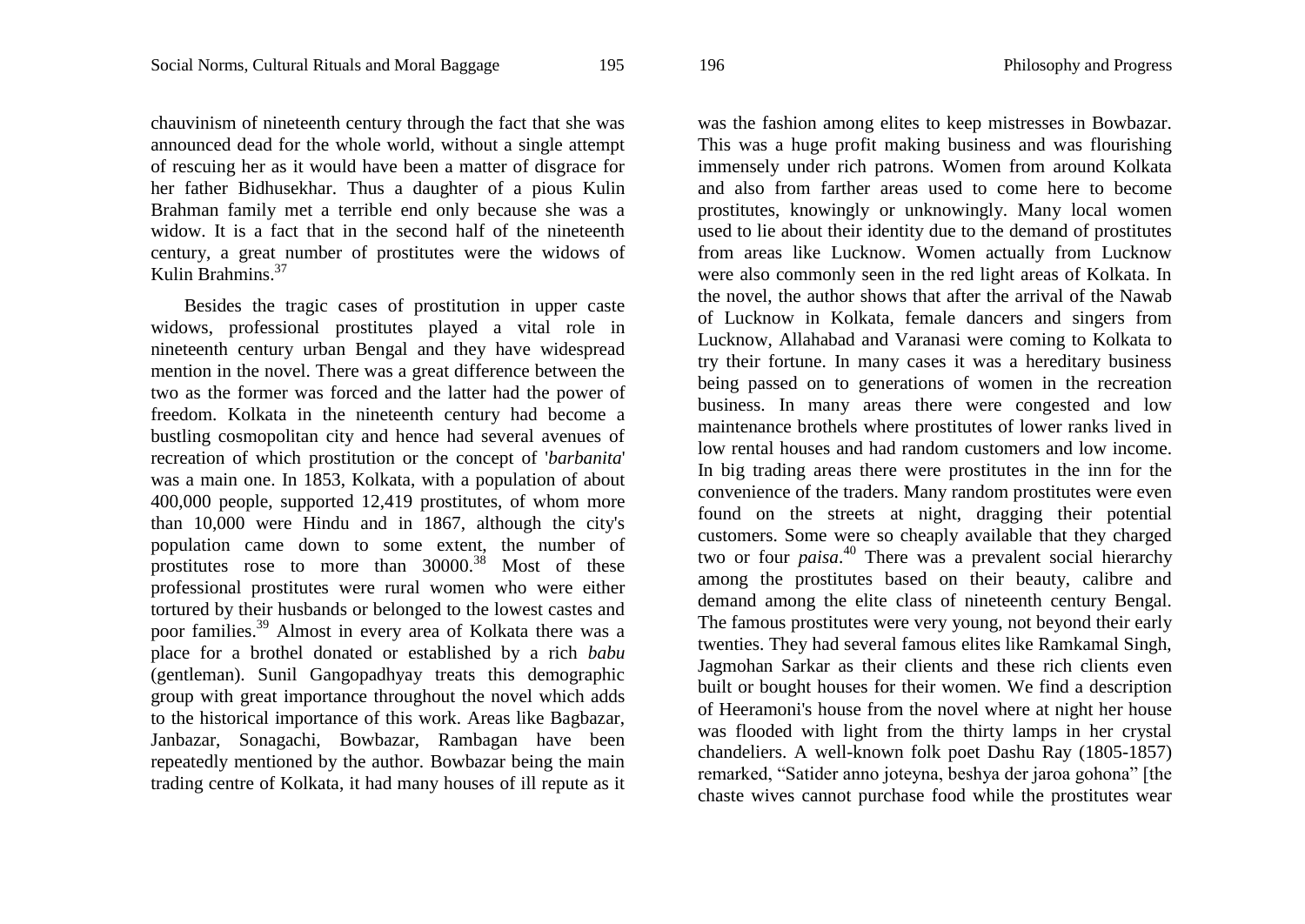expensive ornaments. $]^{41}$  These high ranked prostitutes were generally under the control of one particular *babu* (gentleman) each who was her patron. These women were not only sex workers, rather, the high ranked ones were courtesans and artists well versed in the art of entertainment. Kamala Sundari was famous for her dancing skills and used to attain several functions of the babus including the Nabab of Lucknow himself who had great admiration for good art. On the other hand, Heeramoni had an extremely melodious voice. At one point, she left prostituting her body, became a professional singer and adopted a new name, Heera Bulbul, which was bestowed on her by an elite patron. She began to get invitations to sing at births, marriages, religious festivals from elite houses and could afford every luxury she cared for. These famous prostitutes had their own trainees as well. They kept two or three younger women and trained them to entertain guests in their place so that with advancing age their business would not stop. Along with the ranking of the prostitutes, the social class of the *babus* of Kolkata also depended on the prostitutes. A *babu's* glory and wealth was reflected through the prostitutes he kept. The author shows how, after Ramkamal's death, there was an indirect competition among the elites of the society to get a hand on Kamala Sundari as that would have been a matter of dignity to achieve a prostitute once kept by a rich zamindar. The author also shows how on the class one belonged to was reflected by the prostitutes he kept, as is shown through the character of Goopi, the goldsmith. Goopi who was once a petty worker was gradually transformed into a posh goldsmith with his own shop and workers. Gradually Goopi became Gopimohan Sarkar and his taste in prostitutes changed with his status. He kept on changing prostitutes every six months. His latest interest Rangi was snatched from another powerful elite

Kaliprasad Datta's clutch. This was a sign of power. While discussing about the fame of the prostitutes, the author also discusses the class of clients these prostitutes had. Along with the middle aged zamindars as the main clients and patrons of these women, the author also points out a new category of clients emerging for the prostitutes. With the growth of English education among the young generation, job holding middle class youths were migrating to Kolkata from small towns as most of the offices were located in Kolkata. Most of these young job holders had to leave their families at their native villages and lived in hostels. Educated elites were also among them. This new generation of clients was different from their predecessors and had different lifestyle and demands.<sup>42</sup> In the novel we see Harish Mukherjee, a young famous news reporter was a regular client of Mulkchand's brothel. Though the prostitutes of good rank were admired by every class of clients and were flooded with money and jewels, they were one of the most oppressed classes of nineteenth century Bengal. Their glory and their power lived only in the dark. In broad daylight they were the untouchables and unrecognized by the same *babus* who regularly visited them at night. Their life in daylight was as ordinary as any other woman. To portray this side of the coin, Sunil showed day time's Heera Bulbul wearing a coarse saree, abusing her pupil, eating a mound of rice with her favorite greens and lentils sitting on the floor, legs stretched out before her.

The author also painted motherhood among these prostitutes by showing Heera Bulbul as a mother who never mentioned who the father of her son was. The author showed the struggle of a mother who demanded good education for her meritorious son but society did not let a prostitute's son have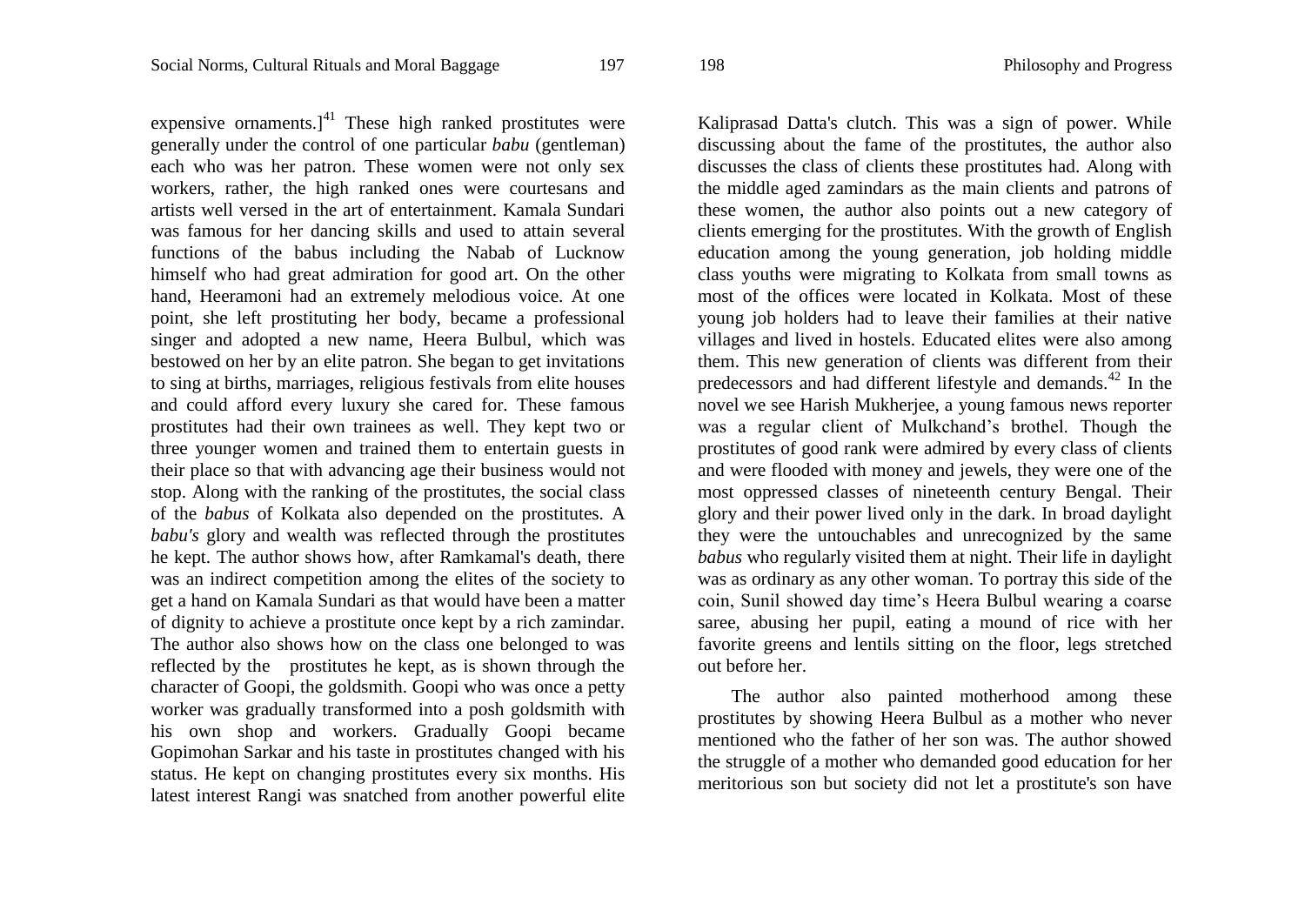and education and a good life. Chandranath, Heeramoni's son was thrown out of Hindu College for being a prostitute's son. This gave him a mental scar for his entire life and he left his mother for good. Heera Bulbul and Chandranath's case had historical basis. Chandranath was admitted to Hindu College in 1853 and this triggered huge uproar among upper class Kolkata pupils. *Sambad Pravakar*, the Bengali language daily newspaper founded by Iswar Chandra Gupta, carried this news in its 11/11/1259 [1852], 16/11/1259 [1852], 7/4/1260 [1853] editions.<sup>43</sup> The vivid descriptions of expensive and exclusive courtesans like Kamala Sundari and Heeramoni and many aspects of their life and character makes this novel an important source material for social historians.

Sunil Gangopaddhay though mostly portrayed the deplorable condition of the women during the period of "enlightenment", he also gave credit to the few women who made their own fortune and ruled. Thus we see the mention of female zamindars in the novel too. This paper shall end with the mention of such powerful female zamindars. Although women were theoretically unable to inherit property, there were other ways around the problem. A zamindari could be purchased for a woman as part of their '*stridhan*' [dowry]. Women had the absolute right on the *Stridhan*<sup>44</sup> which was passed down the female line. However, in exceptional cases women could inherit property. Possession of property gave them not only financial independence and power but also a chance to prove their capability of managing the property and that is shown in the novel through the character of female zamindar Rashmoni, the widowed daughter-in-law of the immensely wealthy Pretiram Marh of Janbazar who, without any male heir, displayed remarkable insight in managing her

business and estate. Though she belonged to a poor *Mahisya* family and was illiterate, her knowledge of the world was phenomenal. She was very popular and was dignified by the title of Rani by her subjects. She was a name to reckon with one that commanded instant respect. Rani Rashmoni kept on multiplying her assets. The family business flourished under her guidance and a lot of property was added to the estate and she generously spent for the welfare of her people. Rani Rashmoni's devotion to all the gods of Hindu religion was unwavering. She led a very Spartan life and followed all the customs and rituals her religion demanded. She had a burning ambition to preserve Hinduism from the onslaughts of the Christians and Brahmos and spread the message of her glory throughout. The most interesting part of her character was her ways of dealing with the British on behalf of her tenants. When an Englishman complained against the noises her people made on an eve of *Durga Puja* festival and when the British tried to levy tax on *dingee* boats which were used by the fishermen of Rashmoni's zamindari to catch hilsha in Padma, we see Rani tackling both the situations single handedly and make the British surrender in both the cases. The author portrayed the strong character with the words, "The zamindarin of Zanbazar has rubbed the company's face in dirt."

Apart from the glory of the sixty-year-old female zamindar, the author has once again proved that he is unbiased when he shows her weakness as well. Despite being a very powerful ruler, Rani Rashmoni was not completely independent and needed the guidance of her son-in-law Mathur. Her dependence on Mathur was so high that she married her second daughter to Mathur after the death of her first daughter, Mathur's first wife. Nevertheless, to be fair to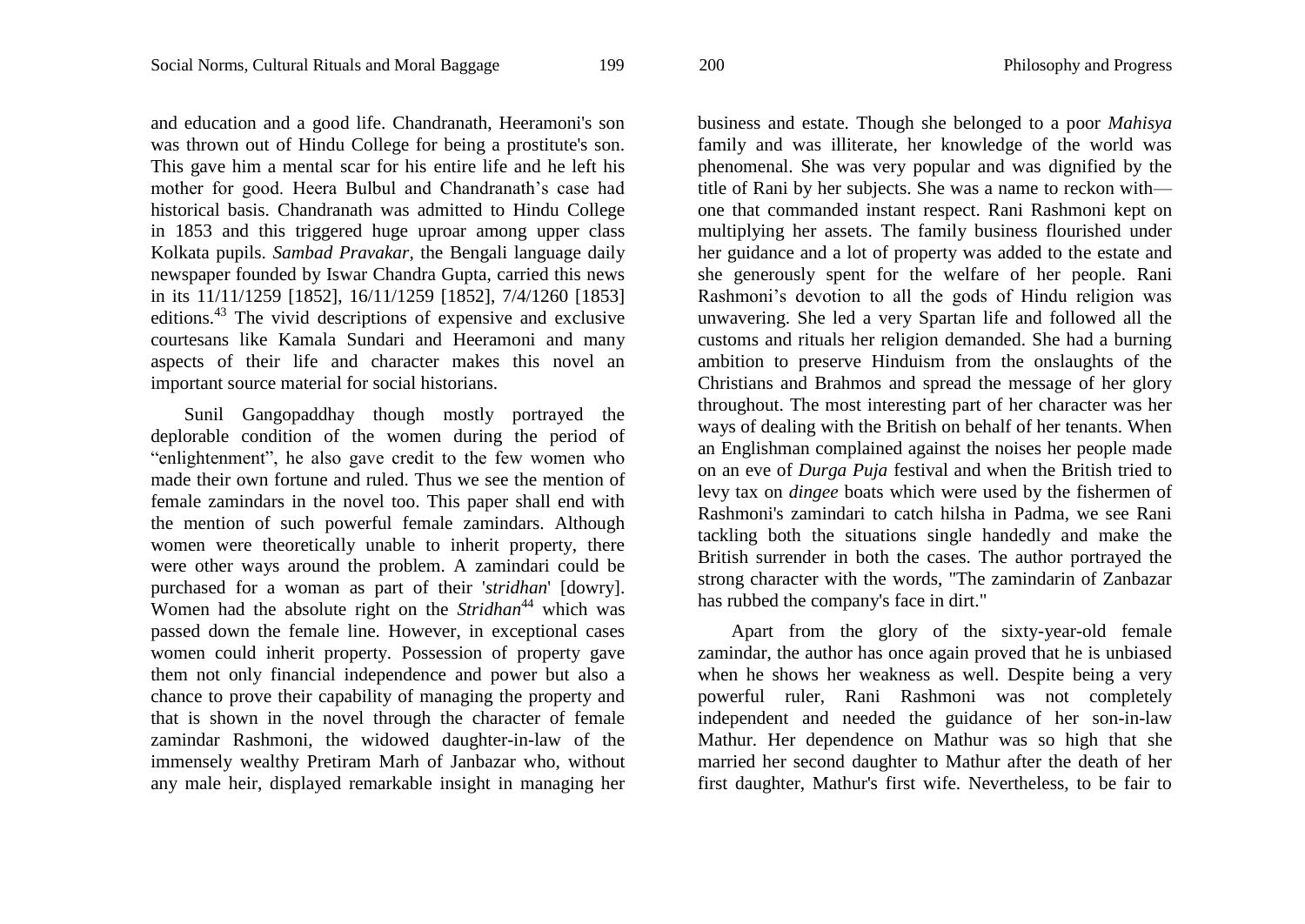Rani Rashmoni, such events were socially accepted norms in the period under discussion. There is mention of another capable female zamindar in the novel, Anandamohini, mother of the zamindar of Manikganj, Purnachandra Rae. After her husband's death, she ran the zamindari with her able hands and did not leave the control even when her son grew up. Purnachandra received the zamindari only after her death.

### **Concluding Remarks**

The novel *Shei Shomoe* serves as a reliable secondary source to know about the women of the so-called renaissance period in Bengal. That was the period when, for the first time, the private world of women was dragged out into the realm of public discourse. The author discusses a number of reform measures which were adopted in the nineteenth century. Men mostly started to educate their wives and came up with reform measures for women when they started to get western education and their circles began to include British and native elites. It was often a measure of gaining popularity in the society as the Woman's Question was a burning topic and also a sign of progress. Dulal Chandra in the novel started teaching his wife and keeping a servant for himself, when his monetary condition developed and both these facts were shown as a rise in his status. On the other hand, the novel shows that many elite intellectuals, in their evening gatherings, mocked the reform measures adopted for women. We see famous personalities like Jagmohan Sarkar at the beginning as a reformer and ending up as a fundamentalist. All in all, the reform measures for women were completely mens' matters and had least involvement of the women themselves. The women of the andarmahal, the widow suffering in Vanarasi, the posh prostitutes like Kamala and Heera, the powerful zamindar like Rashmoni-all these characters in the novel were not involved in the ongoing reform movement. Ironically, the reaction coming from the women towards these reform measures were mostly negative. The author shows how, in widow marriages, often the main obstacles came from the mother of grooms in fear of losing the religion and the education of women was blamed if the husband died. Thus the novel gives the alternate picture of how a large number of women in nineteenth century Bengal were not ready for the reforms brought about for them and how they were not a major party in the process. The novel takes us to another aspect of these reform movements that is the ongoing discrimination. We see one of the central characters Nabinkumar was charged for spending lavishly for widow reforms and not paying attention to the poverty of his tenants and also his concern for one person, Subala, an elite housewife who turned to prostitution after widowhood and not for thousands of women of poorer families stuck in the profession. This depicts the biased side of the Bengal Renaissance which the author has portrayed effortlessly.

Nevertheless, the novel gives the readers a hope, hope for a better world that was ushering in. We see Rani Rashmoni ruling gracefully and fighting the British with her intelligence, Durgamoni revolting viciously against her husband, Kushumkumari getting gladly accepted and respected when she came back to her parental home as a widow. These were signs of a new and changed world, the world of the twentieth century where women started to embrace the reforms in true form and began to step out of the *andarmahal* to create their own space in their own right.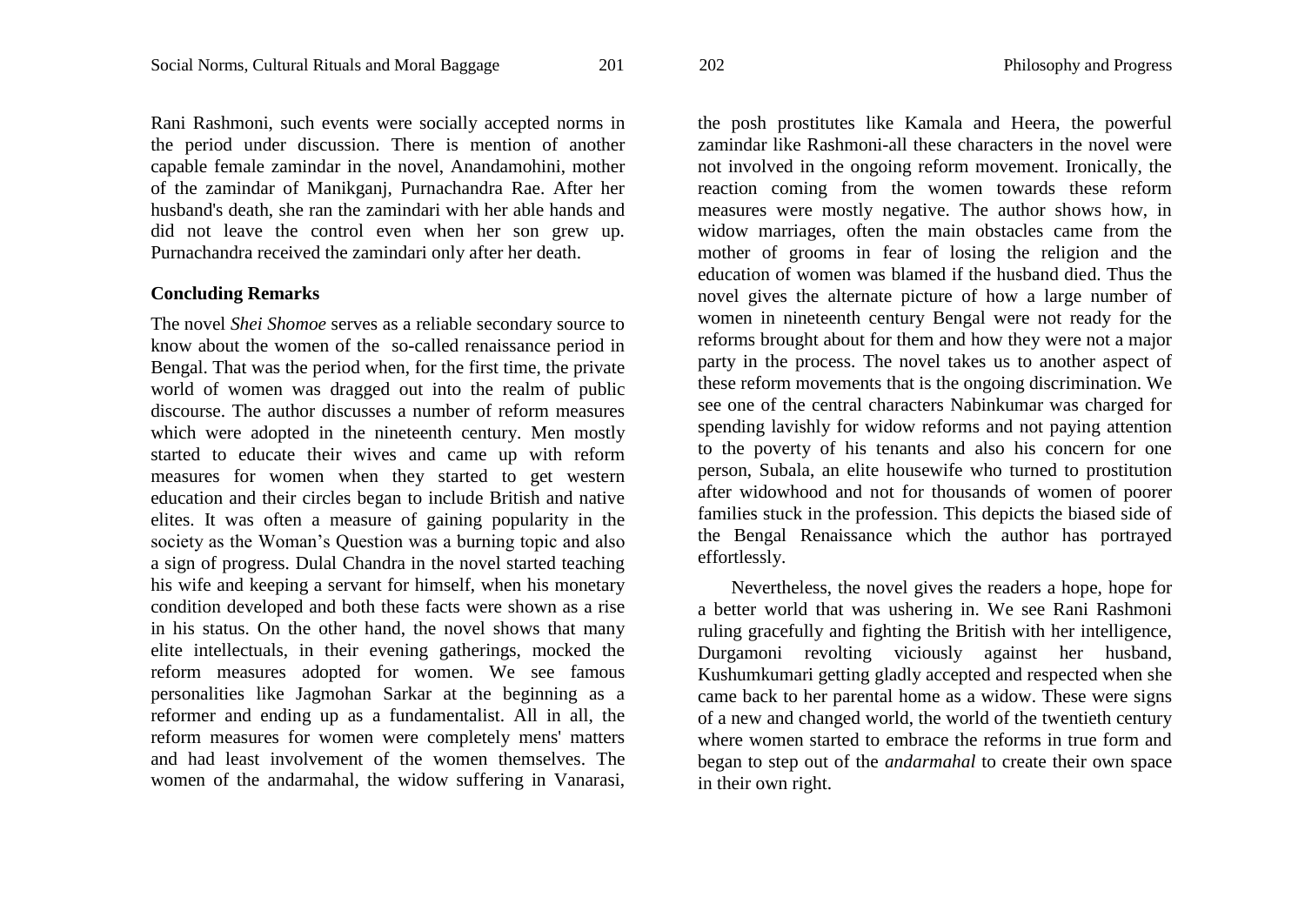### **References**

- 1. Allan. H. Pasco, "Literature as Historical Archive", New Literary History, Vol. 35, No. 3, The Johns Hopkins University Press, 2004, p. 373.
- 2. David Copf, "Bengal Renaissance", Banglapaedia, last modified-17 February, 2015.
- 3. Hindu religious custom which compelled the widow to die with her husband's corpse in the funeral pyre.
- 4. Miriam Schneir, Feminism: The Essential Historical Writings, New York, 1972, p. XV.
- 5. Banglapaedia, last modified- 25th March, 2018.
- 6. Manmay Jafar, "Social Reforms in Colonial Bengal: Revisiting Vidyasagar", Philosophy and Progress, Dhaka, 2014, p. 113.
- 7. *Ibid*, p. 119.
- 8. Sumanta Banerjee, "Marginalization of Women's Popular Culture in Nineteenth Century Bengal'', Recasting Women, Kumkum Sangari and Sudesh Veid (ed.), Kali for Women, India, 1989, p. 127.
- 9. The head woman of a joint family who controls the indoor management of the house.
- 10. According to Banglapedia, Young Bengal was a sociointellectual label that was given to the students of Hindu College who followed their teacher Henry Louis Vivian Derozio, a free thinker and rationalist.
- 11. Sumanta Banerjee, *op. cit.,* p. 162.
- 12. James Kerr, Domestic Life, Character, and Customs of the Natives of India, W.H Allen & Co, London, 1865, p. 76.
- 13. S .C Bose, The Hindoos As They Are, Thacker, Spink and Co, London, 1883, pp. 2-3.
- 14. "Kaparwali", Bengali Monthly Newspaper Prabashi, 27th edition, Bengali year 1334 (Pausha), p. 316.
- 15. Sumanta Banerjee, *op.cit.,* p. 129.
- 16. Zenana means the part of the house for the seclusion of womem. It has been used as a synonym to andarmahal.
- 17. Meredith Borthwick, The Changing Role of Women in Bengal 1849-1905, Princeton University Press, New Jersey, 1984, p. 9.
- 18. *Ibid,* p. 13.
- 19. Jasodhara Baghchi, "Socialising the Girl Child in Colonial Bengal", Economic and Political Weekly, 1993, p. 2214.
- 20. H. Beverley, Census of Bengal (1872,) Report, Bengal Secretariat Press, Kolkata, 1872, p. 58.
- 21. Cremetion is a ceremony (Shraddha) in Hindu custom where a son has to put fire in the mouth of his dead parent.
- 22. Jervoise A Baines, Census of India (1891), Report, Vol. 1, Eyre and Spottiswoode, London, 1893, p. 212.
- 23. According to The British Library, the Kulin Brahmans were a branch of the Hindu priestly class in Bengal whose social organisation included a well-established polygamy system, which was often turned into profession by the kulins. There was social acceptance to his living entirely off his year-round visits to in-laws houses where his many wives lived permanently.
- 24. George W Johnson, Stranger in India: or, Three years in Calcutta, Vol. 1, Henry Colburn Publisher, London, 1843, p. 233.
- 25. L.S.S O'Malley, Indian Caste Customs, Cambridge University Press, London, 1996, p. 10.
- 26. A Kulin who married a non-Kulin.
- 27. Asha Islam Nayeem, "Emancipation of Women through Education", The Journal of the Asiatic Society of Bangladesh, Dhaka, 2015, p. 38 24.